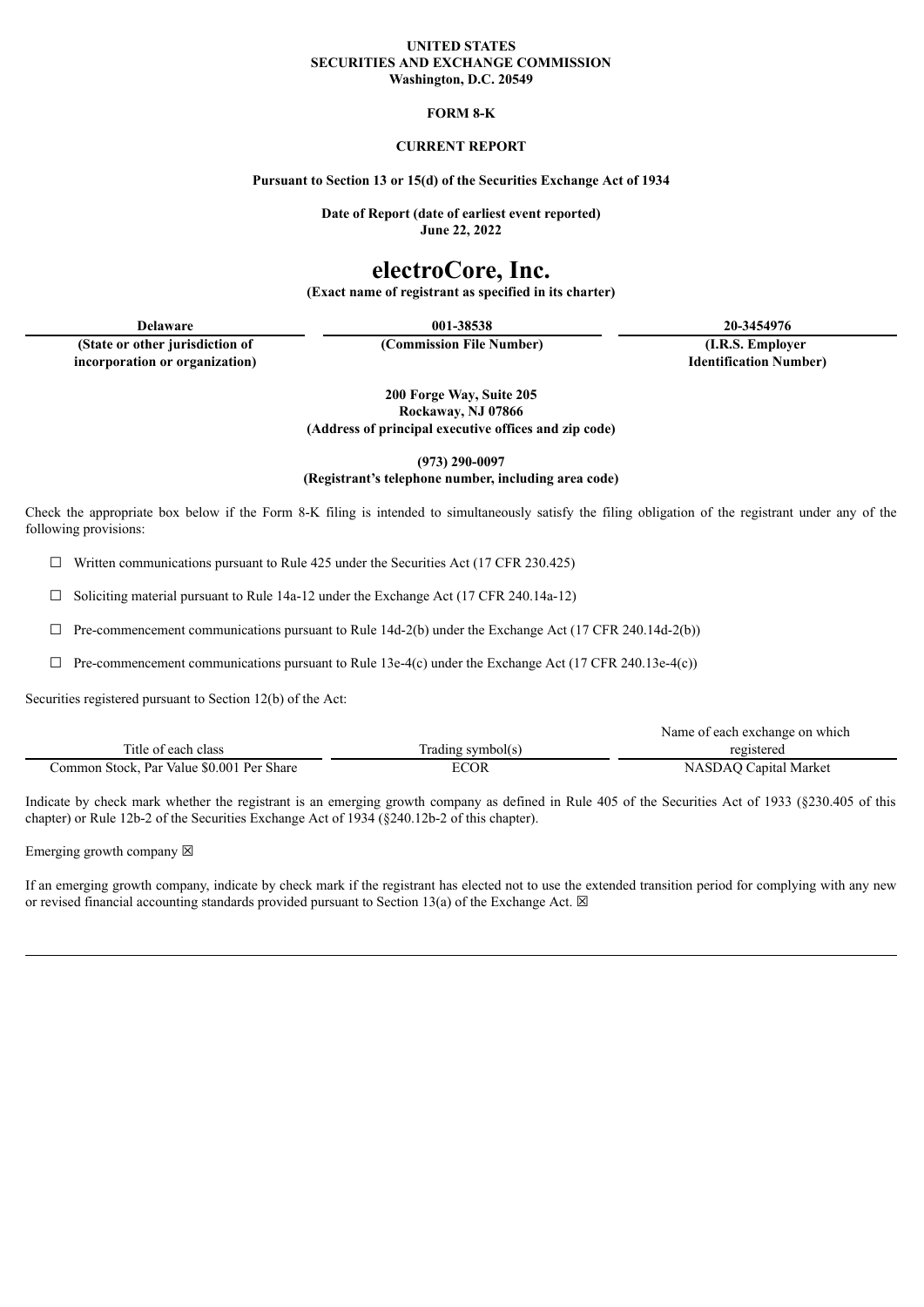#### Item 3.01 Notice of Delisting or Failure to Satisfy a Continued Listing Rule or Standard; Transfer of Listing.

On June 22, 2022, electroCore, Inc. (the "Company") received approval (the "Approval") from the Nasdaq Listing Qualifications Department of the Nasdaq Stock Market (the "Nasdaq") that the Company's application to transfer the listing of its common stock from the Nasdaq Global Select Market to the Nasdaq Capital Market has been approved. The common stock will be transferred to the Nasdaq Capital Market at the opening of business on June 23, 2022. The common stock will continue to trade under the symbol "ECOR." The Nasdaq Capital Market operates in substantially the same manner as the Nasdaq Global Select Market, and listed companies must meet certain financial requirements and comply with Nasdaq's corporate governance requirements.

As previously disclosed, on December 20, 2021, the Company received a letter from Nasdaq indicating that the Company was not in compliance with Nasdaq Listing Rule 5450(a)(1) because the closing bid price per share for the Company's common stock had closed below \$1.00 for the previous 30 consecutive business days (the "Bid Price Rule"). The Company was given until June 20, 2022, to regain compliance with the rule.

In response, the Company filed an application to transfer the listing of its common stock from the Nasdaq Global Select Market to the Nasdaq Capital Market. As a result of the Approval, the Company has been granted an additional 180-day grace period, or until December 19, 2022, to regain compliance with the Bid Price Rule. To regain compliance with the Bid Price Rule and qualify for continued listing on the Nasdaq Capital Market, the minimum bid price per share of the Company's common stock must be at least \$1.00 for at least 10 consecutive business days on or prior to December 19, 2022. If the Company fails to regain compliance during the additional compliance period, then Nasdaq will notify the Company of its determination to delist the Company's common stock, at which point the Company would have an opportunity to appeal the delisting determination to a Nasdaq Listing Qualifications Panel (the "Panel"), but there can be no assurance that the Panel would grant the Company's request for continued listing. As a condition of the Approval imposed by Nasdaq Listing Rule 5810(c)(3)(a)(i), the Company notified Nasdaq that it would seek to implement a reverse stock split, if necessary, to regain compliance with the Bid Price Rule.

The Company's press release is attached as Exhibit 99.1 to this current report on Form 8-K and is incorporated herein by reference.

#### **Item 9.01 Financial Statements and Exhibits.**

*(d) Exhibits.*

#### **Exhibit No. Description of Exhibit**

99.1 Press [release](#page-3-0) dated June 23, 2022.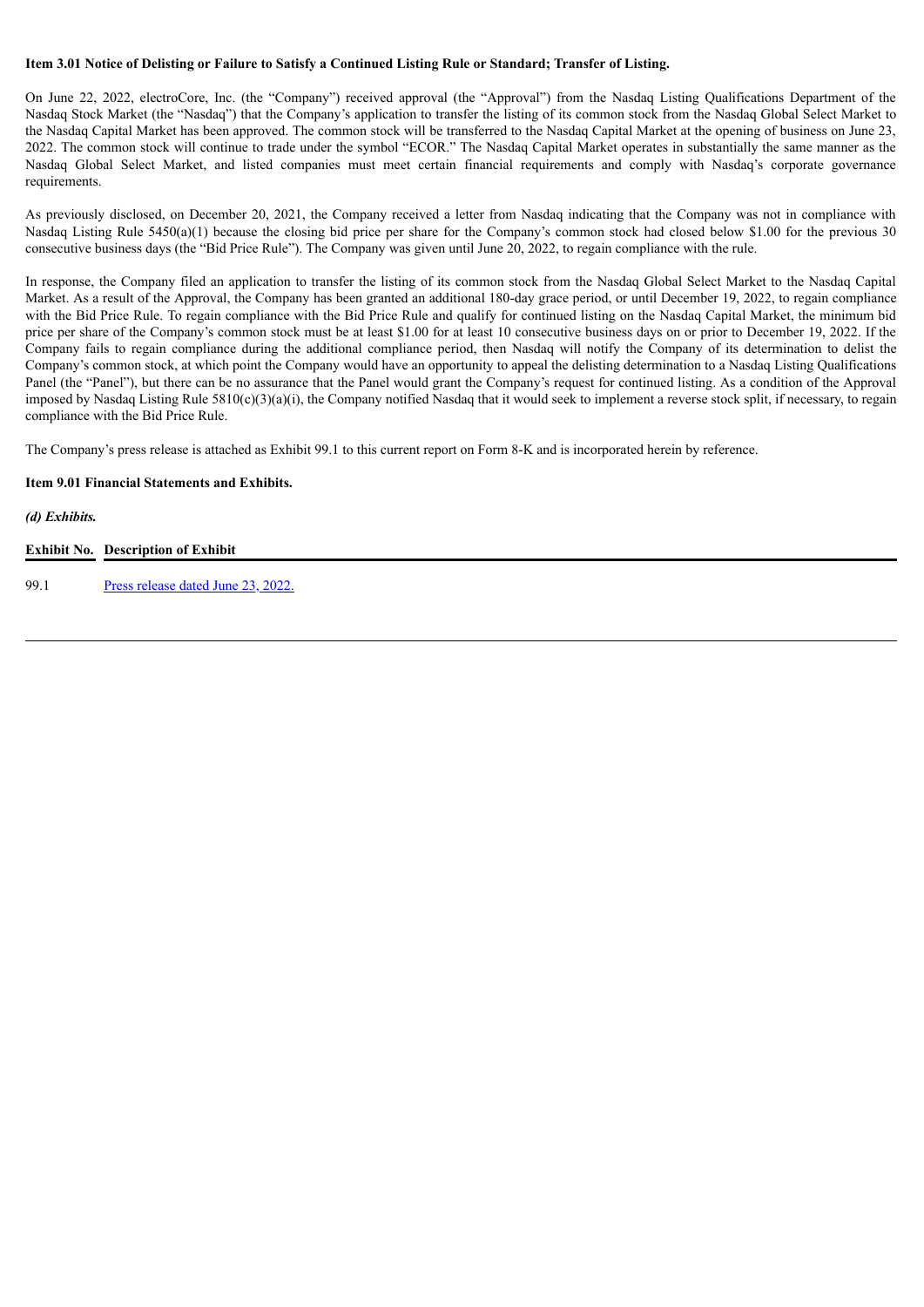## **SIGNATURES**

Pursuant to the requirements of the Securities Exchange Act of 1934, the registrant has duly caused this report to be signed on its behalf by the undersigned hereunto duly authorized.

## **electroCore, Inc.**

June 23, 2022 /s/ Brian Posner

Brian Posner Chief Financial Officer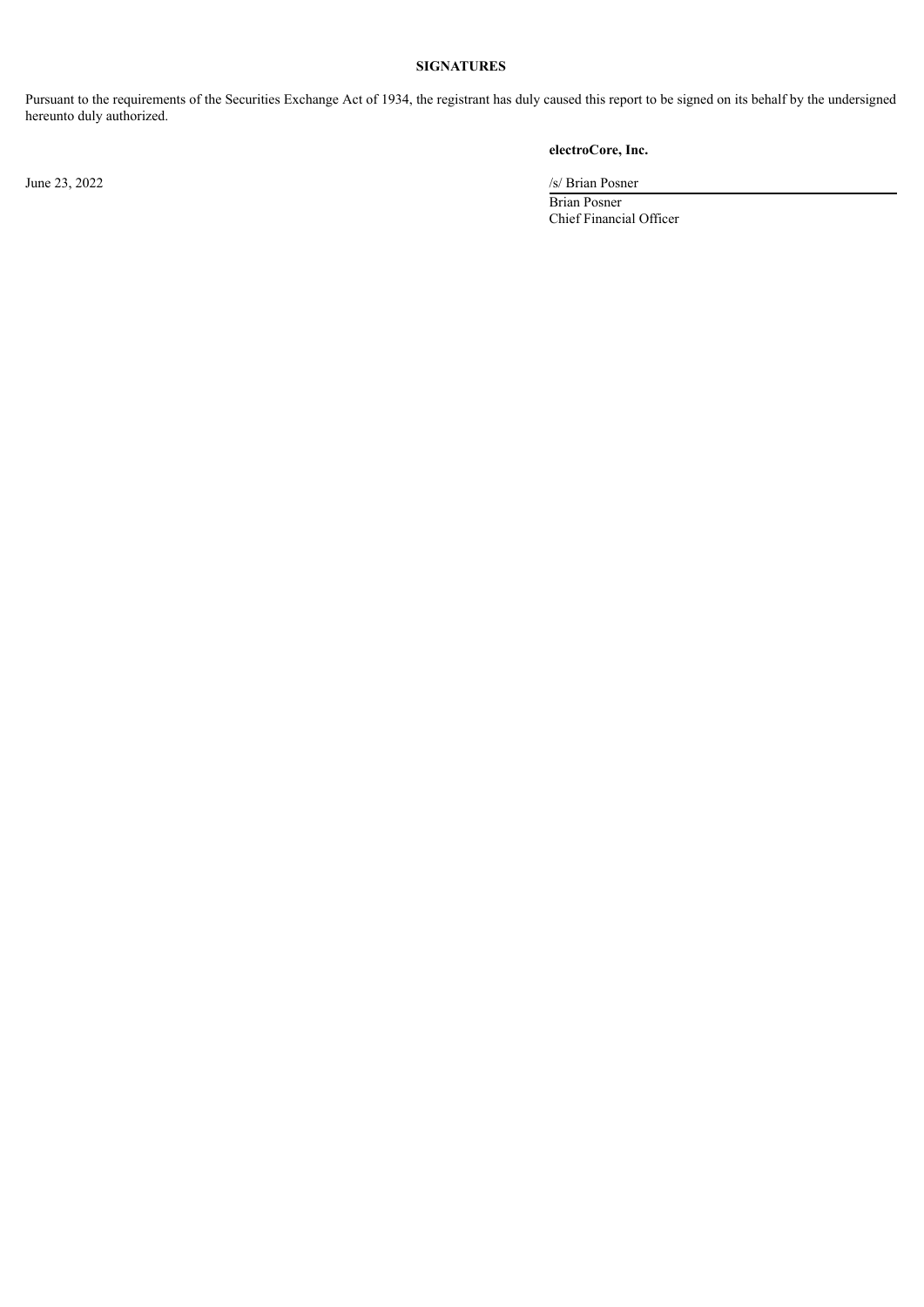## <span id="page-3-0"></span>**electroCore Announces Listing Transfer to the Nasdaq Capital Market**

ROCKAWAY, N.J., June 23, 2022 (GLOBE NEWSWIRE) -- electroCore, Inc. (the "Company") (Nasdaq: ECOR), a commercial-stage bioelectronic medicine company, today announced that it has received approval from the Nasdaq Stock Market ("Nasdaq") to transfer the listing of its common stock from the Nasdaq Global Select Market to the Nasdaq Capital Market. The Company's common stock will continue to be traded under the symbol "ECOR" and trading of its common stock will be unaffected by this transfer. This transfer will be effective as of the opening of business on June 23, 2022.

As previously disclosed, on December 20, 2021, the Company received a letter from Nasdaq notifying the Company of its noncompliance with Nasdaq Listing Rule 5450(a)(1) (the "Rule") by failing to maintain a minimum closing bid price for its common stock on the Nasdaq Global Select Market of at least \$1.00 per share for 30 consecutive business days. The Company was given a period of 180 calendar days, or until June 20, 2022, to regain compliance with the minimum closing bid price requirement. In response to not achieving the minimum closing bid price, the Company submitted an application to transfer its listing from the Nasdaq Global Select Market to the Nasdaq Capital Market.

In connection with the transfer, Nasdaq granted the Company a second period of 180 calendar days, or until December 19, 2022, to regain compliance with the minimum closing bid price requirement for continued listing by achieving a closing bid price on Nasdaq of at least \$1.00 per share for 10 consecutive business days. Nasdaq granted the additional 180-day compliance period as the Company continues to meet the listing requirements of the Nasdaq Capital Market with the exception of the minimum closing bid price requirement.

The Company intends to continue to actively monitor its compliance with the minimum closing bid price requirement and, as appropriate, will consider available options to resolve any deficiencies and regain compliance.

#### **About electroCore, Inc.**

electroCore, Inc. is a commercial stage bioelectronic medicine company dedicated to improving patient outcomes through its non-invasive vagus nerve stimulation therapy platform, initially focused on the treatment of multiple conditions in neurology. The Company's current indications are the preventive treatment of cluster headache and migraine, the acute treatment of migraine and episodic cluster headache, the acute and preventive treatment of migraines in adolescents, and paroxysmal hemicrania and hemicrania continua in adults.

For more information, visit www.electrocore.com.